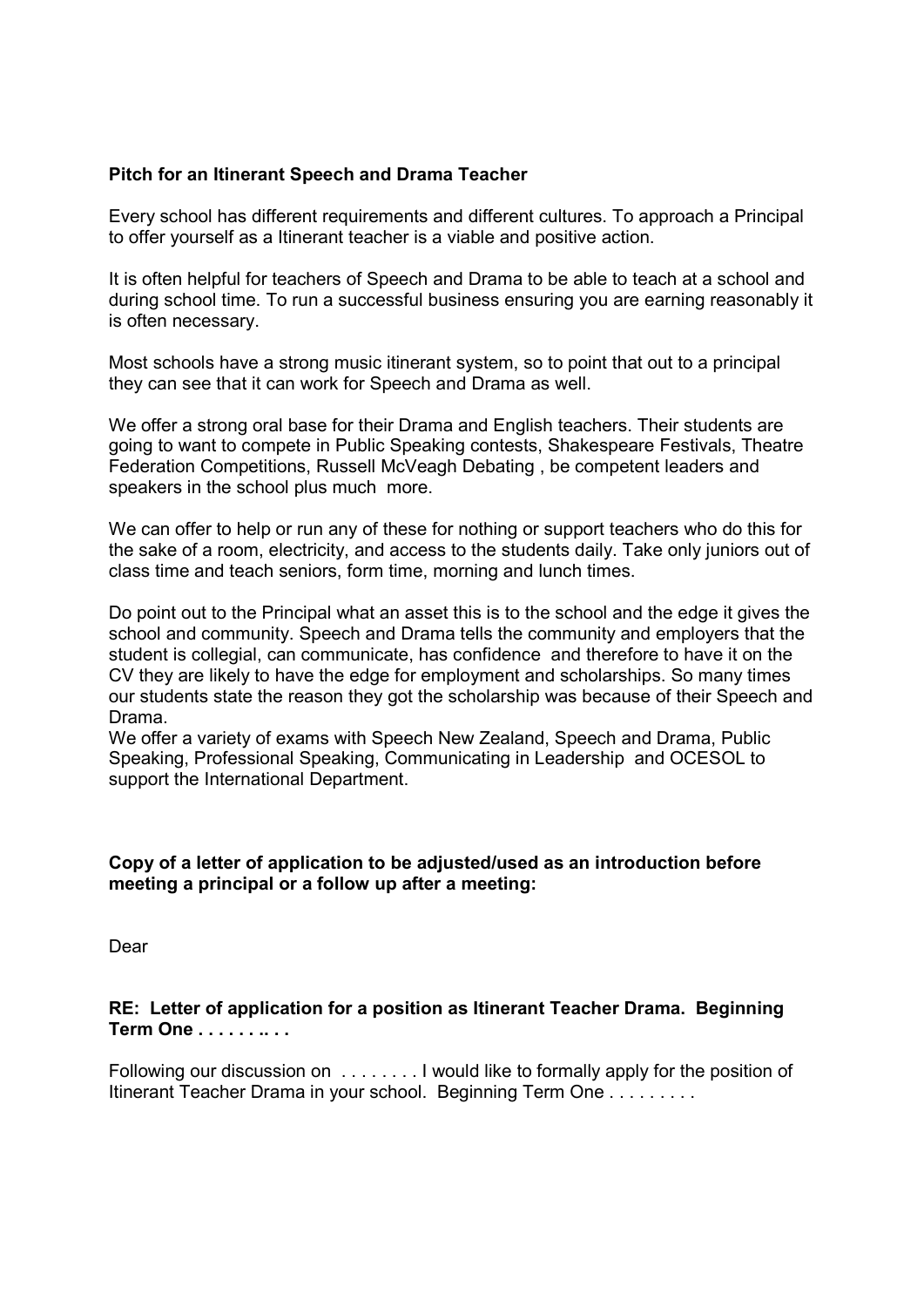Your school already has a strong music itinerant system, and this valuable opportunity could work equally well for Speech and Drama.

Speech and Drama offers a strong oral base to support your Drama and English teachers. Their students are going to want to compete in Public Speaking contests, Shakespeare Festivals, Theatre Federation Competitions, Russell McVeagh Debating, be competent leaders and speakers in the school plus much more.

I can offer to help or run any of these for nothing or support teachers who do this in return for a room, electricity, and access to the students daily. I would take only juniors out of class time and teach seniors, form time, morning and lunch times.

This opportunity would be an asset to your school and give it an edge within the community. Speech and Drama tells the community and employers that the student is collegial, can communicate, has confidence and therefore to have it on the CV they are likely to have the edge for employment and scholarships. So many times students state the reason they got the scholarship was because of their Speech and Drama skills. We offer a variety of exams through Speech New Zealand: Speech and Drama, Public Speaking, Professional Speaking, Communicating in Leadership and OCESOL to support the International Department.

I attach a suggested Job Description Sheet.

I look forward to hearing from you at your earliest convenience.

Yours sincerely,

## **Copy of a letter of appointment**

Dear

## **RE: Letter of Appointment to the position of Itinerant Teacher Drama. Beginning Term One ................**

I take this opportunity to inform you that your application to the position of itinerant Teacher in Drama at ........ College has been successful. We were impressed with what you had to offer our college and we appreciate your interest and commitment to take this position.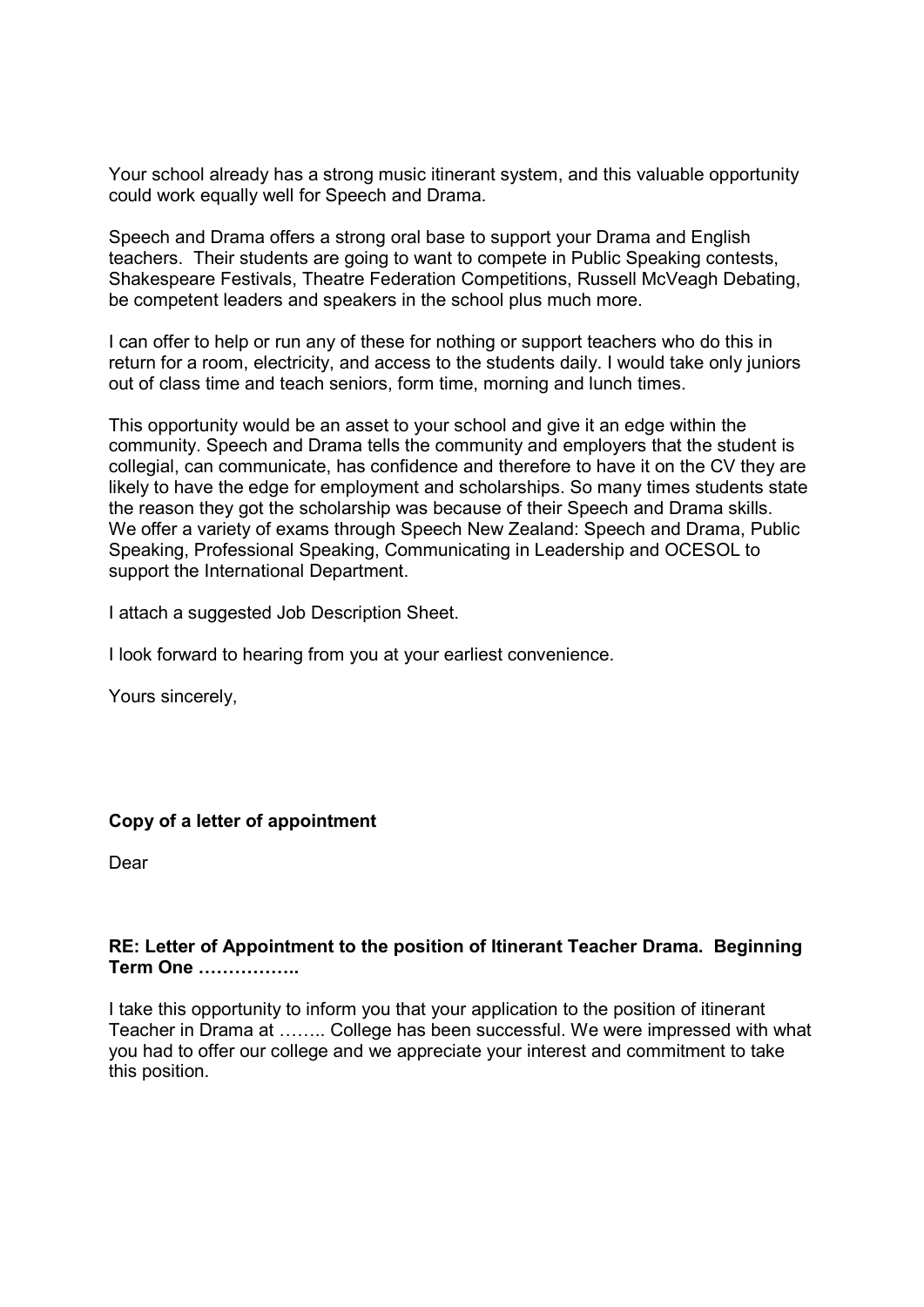We are looking forward to working with you and having you as a valuable member of our college staff. The position commences 111111111.. and finishes ............................

Your employment terms and conditions are outlined in the individual contract which you will receive prior to the commencement of your post.

Please find attached a job description.

Please accept this offer of employment, in writing, at your earliest convenience.

Congratulations.

Yours sincerely

## **SPEECH AND DRAMA ITINERANT**

**JOB DESCRIPTION NAME:** 

#### **RESPONSIBLE TO HOD DRAMA**

## **PRIMARY OBJECTIVES**

- 1. To provide effective group tuition to children with a variety of speech and communication backgrounds and skills.
- 2. To help students to develop a positive attitude towards speech and drama and/or public speaking or leadership skills.
- 3. To help students express themselves with clarity, confidence and courtesy in personal, social and public and in the theatre. (Where this is the aim).
- 4. To help students enjoy what they read, develop an appreciation of literature and have the ability to read aloud.
- 5. To help students develop the ability to listen with discernment and courtesy.
- 6. To help students develop a rich vocabulary to express thoughts and ideas with clarity and imagination.
- 7. To help students develop a resonant, flexible and appropriately projected voice.
- 8. To help students develop speech habits that are readily understandable and free from affectation or habits which may cause ambiguity or embarrassment.